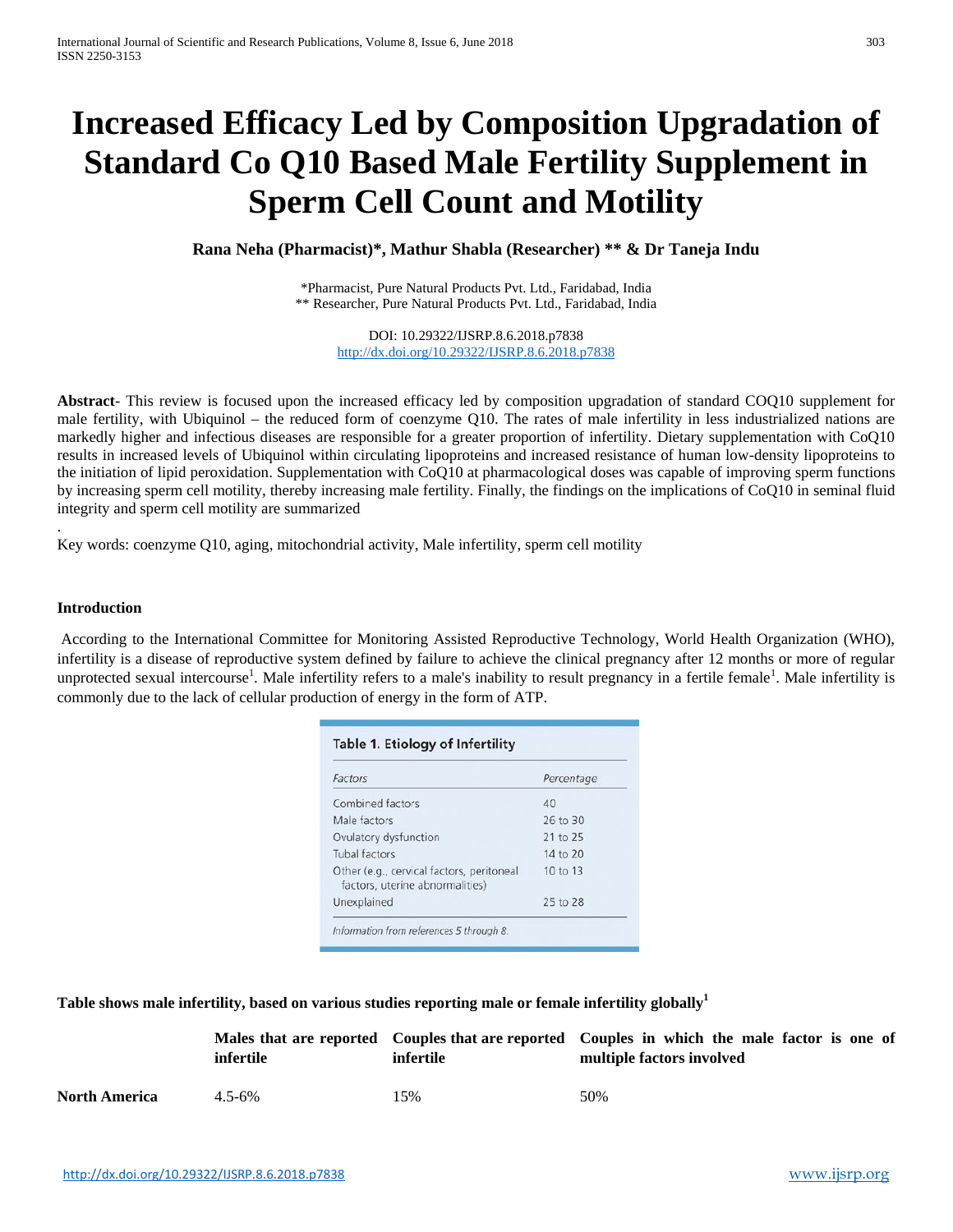|                                         | infertile           | Males that are reported Couples that are reported<br>infertile | Couples in which the male factor is one of<br>multiple factors involved |
|-----------------------------------------|---------------------|----------------------------------------------------------------|-------------------------------------------------------------------------|
| <b>Middle East</b>                      | Unknown             | Unknown                                                        | 60%-70%                                                                 |
| <b>Sub-Saharan Africa</b>               | 2.5%-4.8%           | 12.5%-16%                                                      | 20-40%                                                                  |
| <b>Europe</b>                           | $7.5%$ <sup>a</sup> | 15%                                                            | 50% of all infertile couples                                            |
| Australia                               | 8%; 9%              | 15%                                                            | 40%                                                                     |
| <b>Central/Eastern</b><br><b>Europe</b> | 8%-12%              | 20%                                                            | 56%                                                                     |
| Asia                                    | Unknown             | Unknown                                                        | 37%                                                                     |
| <b>Latin America</b>                    | Unknown             | Unknown                                                        | 52%                                                                     |
| <b>Africa</b>                           | Unknown             | Unknown                                                        | 43%                                                                     |

<sup>a</sup>Percentages were calculated from data reported on female infertility, using the assumption that 50% of infertility cases are due to females only, and 20-30% are due to male factor only.

<sup>b</sup>Study states that 60-70% of all men presenting to IVF clinics in the Middle East have some involvement in the cause of infertility.

# **Effectiveness of COQ10 on Male Fertility**

CoQ 10 levels showed a significant correlation with sperm count and with sperm motility. CoQ10 measurement could represent an important examination in infertile patients; moreover, from these results a rationale might arise for a possible treatment with exogenous  $CoQ10$  in dyspermic patients<sup>2</sup>. The energy for movement and all other energy-dependent processes in the sperm cell depend on the availability of CoQ10. The reduced form of CoQ10-ubiquinol acts as an antioxidant, preventing lipid peroxidation in sperm membranes. Administration of Coenzyme Q10 supplement in the individuals results in the improvement in sperm count and sperm motility.

Coenzyme Q10 (CoQ10) is an antioxidant molecule, component of the respiratory chain. Recently there has been growing interest in identifying reversible causes of male infertility, and numerous studies have been performed to investigate whether supplementing infertile men with antioxidants can improve seminal parameters<sup>4</sup>.

This review is focused upon the role of coenzyme Q(10) in male infertility in the light of a broader issue of oxidative damage and antioxidant defence in sperm cells and seminal plasma. Males with sperm parameters below the WHO normal values are considered to have male factor infertility. CoQ(10) concentrations and sperm motility strongly support a cause/effect relationship. From a general point of view, a deeper knowledge of these molecular mechanisms could lead to a new insight into the so-called unexplained infertility.<sup>7</sup> Administration of  $CoQ(10)$  may play a positive role in the treatment of asthenozoospermia, possibly related to not only to its function in the mitochondrial activity but also to its antioxidant properties. $8$ 

# **CO Q10 AND AGING**

All the physiological processes that require physical exertion need coenzyme Q10. With age, physical effort, stress, the quantity of Ubiquinol decreases. CoQ10 is produced in all living organisms and is an essential coenzyme for energy synthesis in the mitochondria and an important scavenger of reactive oxygen species.<sup>5</sup>

The antioxidant protection conferred by  $CoQ_{10}$  is associated with skeletal muscle performance during aging as evidenced by the fact that a high  $CoQ_{10}H_2/CoQ_{10}$  ratio is accompanied by an increase in muscle strength. Older individuals given a combination of selenium and  $CoQ_{10}$  over a 4-year period reported an improvement in vitality, physical performance, and quality of life. Furthermore,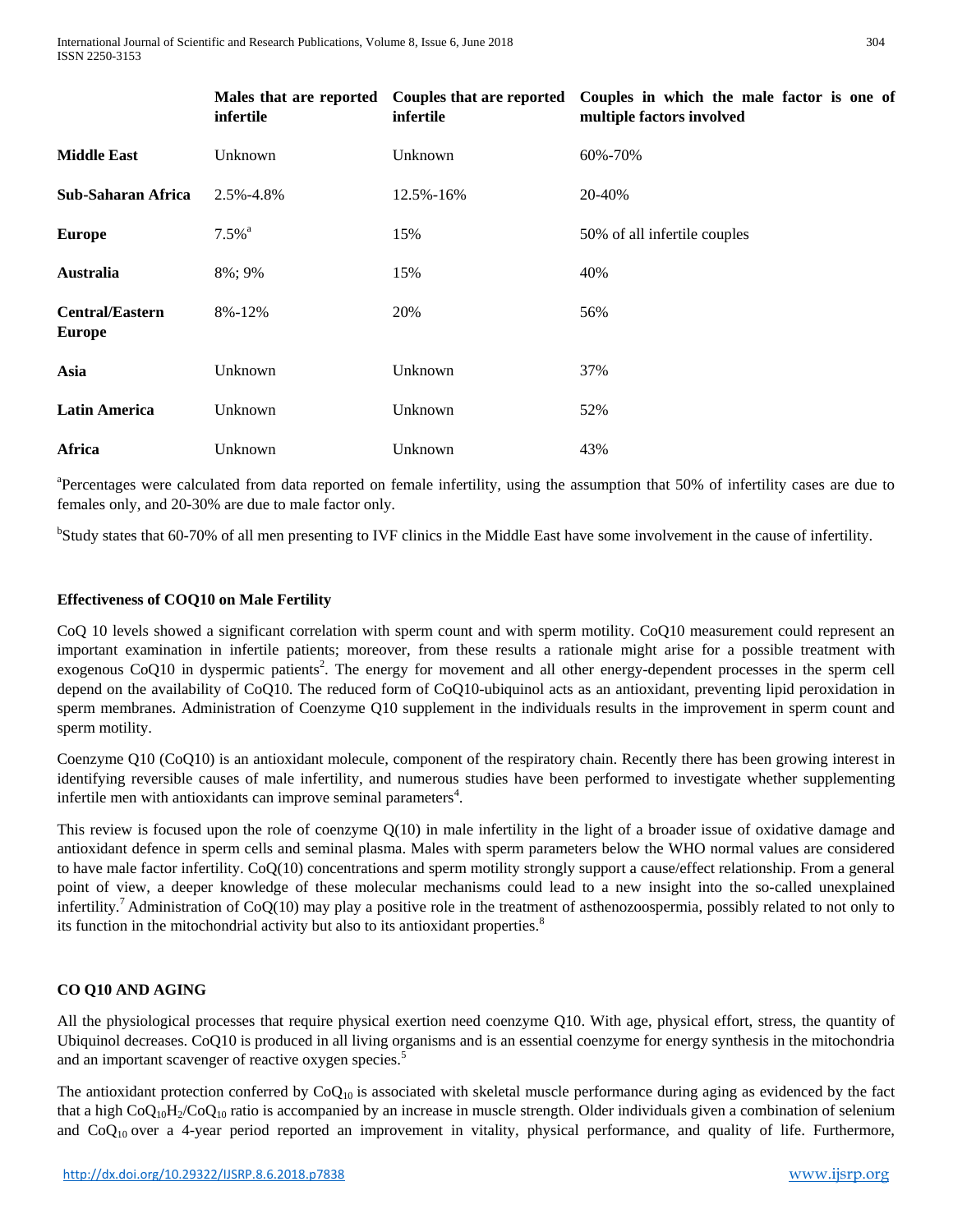CoQ10 supplementation confers health benefits in elderly people by preventing chronic oxidative stress associated with cardiovascular and neurodegenerative diseases .Despite these evidences, more reliable clinical trials focusing on the elderly are needed before considering  $CoO<sub>10</sub>$  as an effective anti-aging therapy.<sup>6</sup>

For these reasons, CoQ appears suitable for use in the treatment of different diseases. Here, we present recent advances in  $CoQ<sub>10</sub>$  treatment of human diseases and the slowing down of the aging process, and highlight new strategies aimed at delaying the progression of chronic diseases by  $CoQ_{10}$  supplementation.<sup>6</sup>

## **Increased Bioavailability of Ubiquinol Compared to that of Ubiquinone**

Ubiquinol has a much greater bioavailability than the Ubiquinone used in conventional CoQ10 supplements. Ubiquinol has far greater water solubility and much better absorption into the bloodstream after ingestion. The oral bioavailability of Ubiquinol has been reported to be greater than that of Ubiquinone in healthy adults. The basis for this influence of redox state of coenzyme Q (CoQ) on bioavailability has been investigated using the coupled in vitro digestion/Caco-2 cell model. Data obtained from the study<sup>9</sup>, suggested the enhanced bioaccessibility and bioavailability of Ubiquinol compared to Ubiquinone results from reduced coenzyme being more efficiently incorporated into mixed micelles during digestion and its greater uptake and basolateral secretion in a glutathionedependent mechanism.

## **Ubiquinol Supplementation Affecting Sperm Parameters**

Ubiquinol is a powerful anti-oxidant that protects the body against the damage caused by free radicals that provide protective effects on lipids, proteins, DNA and the LDL cholesterol. Administration of  $Co<sub>10</sub>$  improves semen parameters in the treatment of idiopathic male infertility. Additionally,  $CoQ_{10}$  supplementation (200–300 mg/day) in men with infertility improves sperm concentration, density, motility, and morphology.<sup>6</sup> The decrease in mitochondrial activity associated with  $CoQ_{10}$  deficiency probably affects the granulosa cells' capacity to generate ATP.

# **Improvement in Male Fertility With L-Arginine Supplementation**

According to a study<sup>10</sup>, the clinical efficacy of L-Arginine as a supplement, showed improvement in the motility of spermatozoa without any side-effects.

But it is reported that the supplementation with L-Citrulline can be more beneficial than L-Arginine supplementation as L-Citrulline can increase the L-Arginine levels more than the Arginine itself.

L-Citrulline and L-Arginine are the raw materials for Nitric Oxide production which impacts human sperm motility considerably, according to a study<sup>11</sup>. Therefore supplementation with these two components helps in the improvement of male fertility.

## **Conclusion**

The efficacy of COQ10 supplement on male fertility improves with Ubiquinol – the reduced form of coenzyme Q10 and its composition upgradation with other potent components like L-Arginine and L-Citrulline. The composition upgradation of pharmacological doses is found to be capable of improving male fertility by increasing sperm cell quality and motility. Therefore, the composition requires to be in constant study and time-to-time upgradation for increasing efficacy of male fertility supplements.

## References

# 1. **Trends of male factor infertility, an important cause of infertility: A review of literature**

Naina Kumar and Amit Kant Singh , J Hum Reprod Sci , v.8(4); Oct-Dec 2015 PMC4691969

https://www.ncbi.nlm.nih.gov/pmc/articles/PMC4691969/

# 2. **Coenzyme Q10 concentrations in normal and pathological human seminal fluid.**

Mancini A , De Marinis L , Oradei A, Hallgass ME, Conte G, Pozza D, Littarru GP